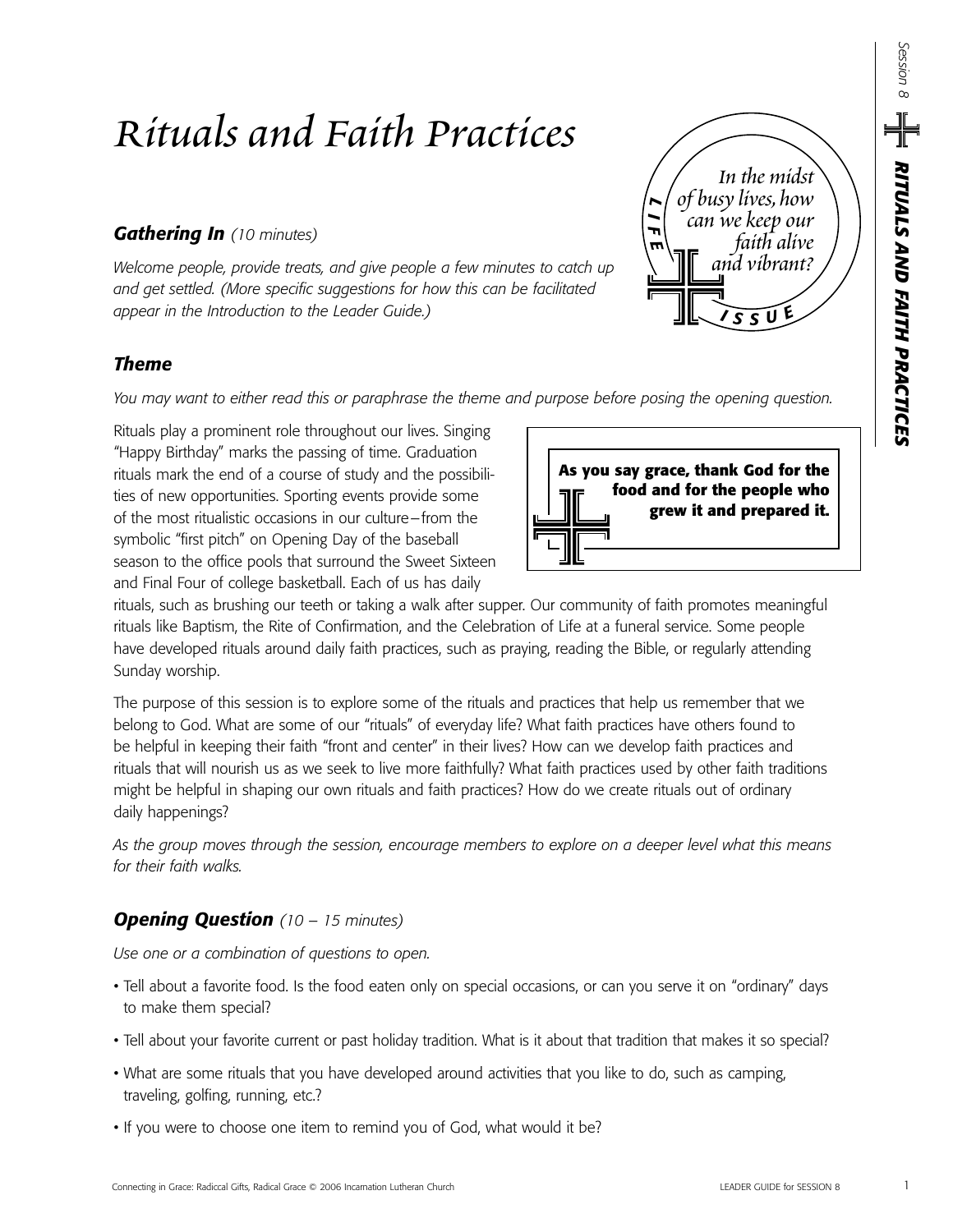## *Opening Prayer (1 – 2 minutes)*

### *Read the following prayer.*

Christ our brother, as we follow your command to remember you in the bread and the wine in Holy Communion, we participate in a life-giving ritual of our faith. Your example of prayer in the Garden of Gethsemane and throughout your life on earth reminds us that you draw us close to you as we pray. Thank you for giving us these tangible signs of your presence among us. We are so grateful that you desire our presence in worship, that you reveal yourself to us through scripture, that you hear us when we pray, and that you continue to speak to us in so many ways. Lord, we want to incorporate you into the fabric of our daily lives so that we feel your presence always. You are the one true and living God. Amen.

## *What does the Bible say? (20 minutes)*

*Read the following passage together or ask members of the group to read the passage while the other group members follow along.* 

*Briefly introduce the reading, "Elijah was one of the 'Super' prophets that God sent to the Israelites during the reign of King Ahab, a particularly evil king of Israel. Ahab's wife, Queen Jezebel, wanted to kill Elijah because of his prophecies concerning the downfall of Israel. As Elijah hid from Ahab's men, God spoke to him in a way that was as surprising to Elijah as it is to us."*

## **1 Kings 19:9-13**

9 At that place he came to a cave, and spent the night there. Then the word of the LORD came to him, saying, "What are you doing here, Elijah?" <sup>10</sup>He answered, "I have been very zealous for the LORD, the God of hosts; for the Israelites have forsaken your covenant, thrown down your altars, and killed your prophets with the sword. I alone am left, and they are seeking my life, to take it away."



11He said, "Go out and stand on the mountain before the LORD, for the LORD is about to pass by." Now there was a great wind, so strong that it was splitting mountains and breaking rocks in pieces before the LORD, but the LORD was not in the wind; and after the wind an earthquake, but the LORD was not in the earthquake;  $12$ and after the earthquake a fire, but the LORD was not in the fire; and after the fire a sound of sheer silence. <sup>13</sup>When Elijah heard it, he wrapped his face in his mantle and went out and stood at the entrance of the cave. Then there came a voice to him that said, "What are you doing here, Elijah?"

*Briefly introduce the reading, "Some rituals are prescribed by God to help us remember what God has done for us. The Lord's Supper is one such ritual. In this story, we see how God instructed the Israelites to prepare to leave Egypt and commands them never to forget this event in the life of God's people, but to keep the observance even after the danger has passed."*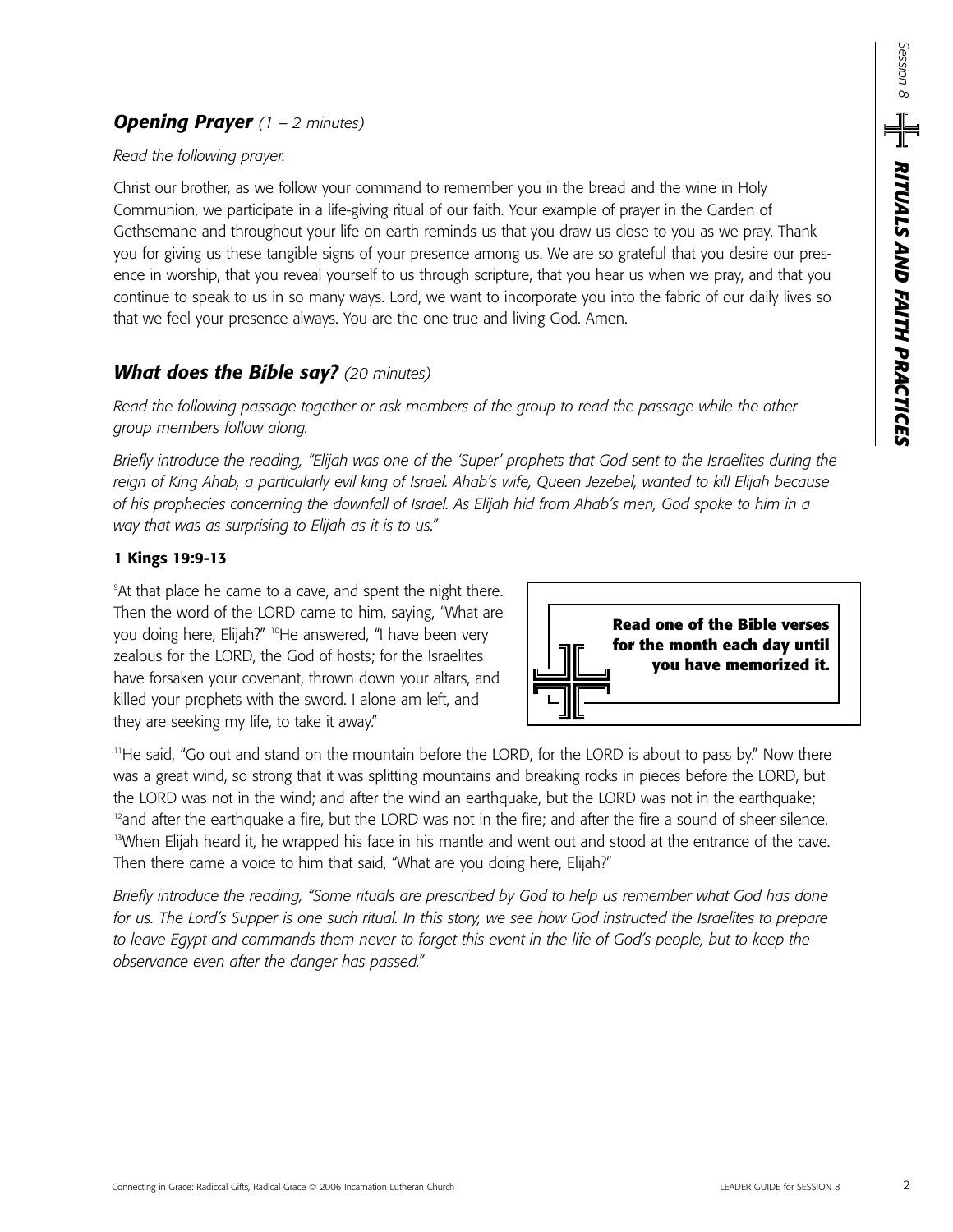#### **Exodus 12:14, 21-27**

<sup>14</sup>This day shall be a day of remembrance for you. You shall celebrate it as a festival to the LORD; throughout your generations you shall observe it as a perpetual ordinance.

<sup>21</sup>Then Moses called all the elders of Israel and said to them, "Go, select lambs for your families, and slaughter the passover lamb. 22Take a bunch of hyssop, dip it in the blood that is in the basin, and touch the lintel and the two doorposts with the blood in the basin. None of you shall go outside the door of your house until morning. 23For the LORD will pass through to strike down the Egyptians; when he sees the blood on the lintel and on the two doorposts, the LORD will pass over that door and will not allow the destroyer to enter your houses to strike you down. <sup>24</sup>You shall observe this rite as a perpetual ordinance for you and your children. <sup>25</sup>When you come to the land that the LORD will give you, as he has promised, you shall keep this observance. <sup>26</sup>And when your children ask you, 'What do you mean by this observance?' <sup>27</sup>you shall say, "It is the passover sacrifice to the LORD, for he passed over the houses of the Israelites in Egypt, when he struck down the Egyptians but spared our houses.'" And the people bowed down and worshiped.

## **Think About…**

*Provide a lead-in to the discussion, like "Before we look at what others have to say about these verses, let's take a few minutes to talk about our own interpretation."* 

- What do you learn from Elijah's encounter with God? How might this help you as you plan your own time of prayer and meditation? (1 Kings 19)
- When has God come to you in the silence of your own heart? How did you know that it was God speaking to you? (1 Kings 19)
- Through a festival, God commanded the Israelites to remember that they were slaves in Egypt and that God freed them. In what ways does remembrance play a role in your faith life? Do Christians have any similar commands to remember what God has done for us? What are they? Why are they meaningful for us? (Exodus 12)
- If you were to celebrate a festival day, which day would it be? What would the day include?

## *What do others say? (40 minutes)*

## *Read the following reflections together or ask members of the group to read a paragraph while the other group members follow along.*

Last summer, almost immediately after I arrived in Tanzania, my cell phone started ringing. Each call was a request that I come to the caller's home for tea, alone. Although I had never experienced this type of invitation before, I know enough about Tanzanian culture to realize that it would be extremely impolite to refuse these invitations. Grudgingly I sandwiched these visits in when the group was doing things that did not require my presence. When I arrived at the first home, I was draped in a kanga (a colorful piece of African cloth) and the family gathered around me and escorted me to a chair of honor. After I sat down, I was invited to drink a cup of tea and talk about my parents, both of whom had died within the past 6 months. Then the family surrounded me again. They cried and prayed, hugged me and sent me on my way, kanga and all. Peter, our faithful bus driver, explained that this ceremony is normally conducted for friends when they lose a relative through death. As this ritual was played out over and over, I became more comfortable accepting the tears of my friends and more importantly, I felt loved and gathered into the community in a way that transcended the ordinariness of the time and place and became sacred.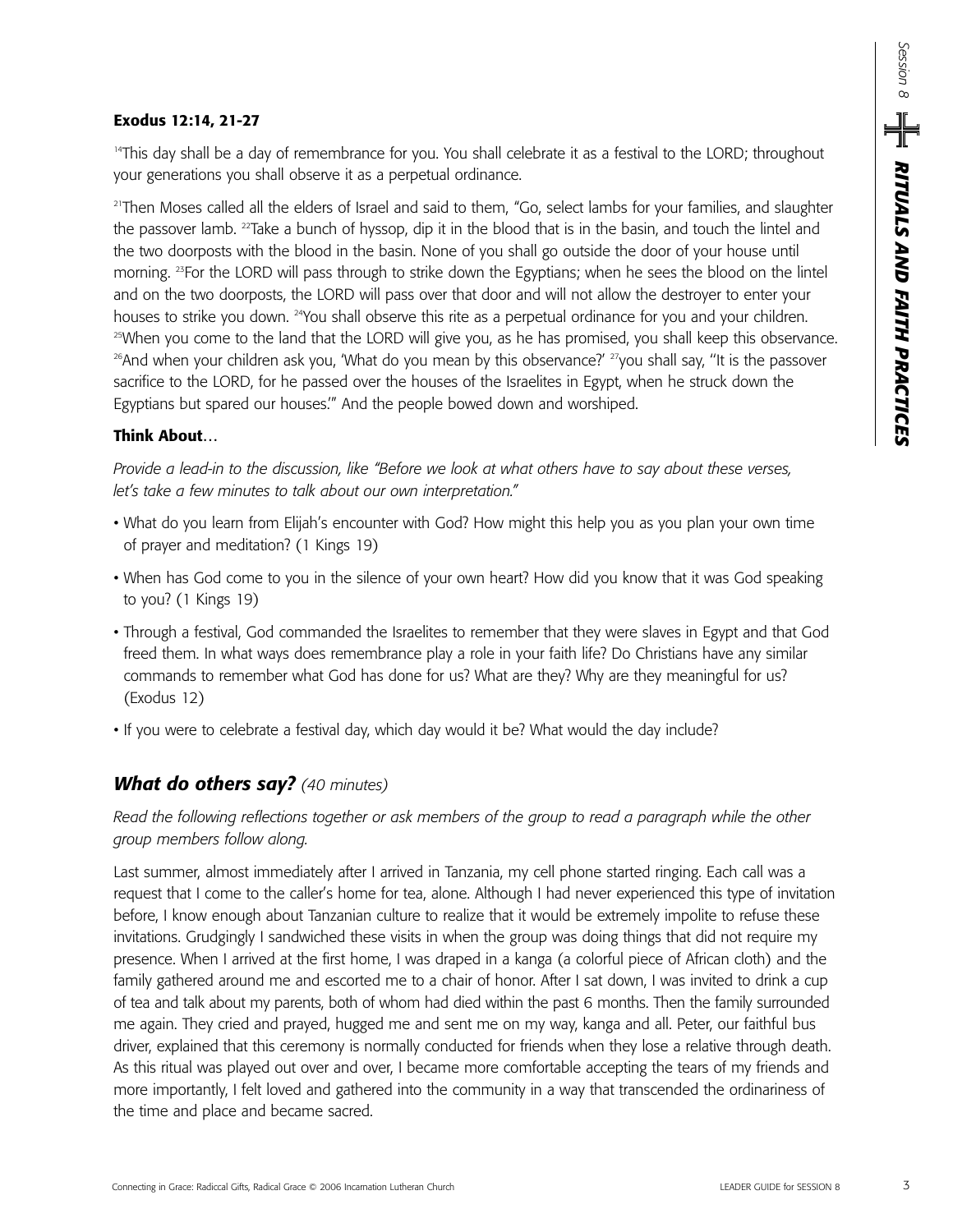There doesn't seem to be a lot of room for ritual in our post-modern culture. We often associate rituals with religious practices or sacraments such as baptism or Holy Communion. Ceremonies that mark passages in our lives like marriage or graduations also have a ritualistic feel. Rituals seem like an invitation to slow down and stop for a while. It's difficult to appreciate rituals if we don't make time for them. Since that summer in Tanzania, I have come to understand rituals as special ways of connecting with others, with God, and with myself. They don't have to be elaborate, but they are important because they allow us to experience seemingly normal activities as sacred.

Have you ever thought of your invitation to someone to share a meal as a sacred time that allows you to develop a deeper connection with those around the table? Table fellowship is one of the oldest rituals of the secular world and of the church. There is something holy about sitting around a table, sharing a meal that nourishes our bodies and sharing conversation that nourishes our relationship with those present. Just thinking about the meal and the conversation in these terms opens up the possibility to see these times as sacred opportunities to celebrate hospitality and the gift of friendship.

Setting aside a few minutes of the day for prayer connects us to God in surprising ways. Although books on spiritual practices discuss various ways to transform prayer time into a ritual, by setting up a designated prayer space or an alter in the home, all that's really necessary is a willing heart and a desire to communicate with the One who created us and loves us beyond anything we can understand. Setting aside ten minutes, during a specific time of the day, is a good way to develop the practice of prayer; however some people find it more helpful to pray during certain daily activities like taking a shower, grocery shopping, or waiting in line. Deciding to pray during an ordinary time of the day makes it sacred time as we connect more deeply with God and with our inner longings.

Weddings, graduations, the birth of a new baby bring with them cultural rituals that we enjoy celebrating. What would it look like to develop your own rituals around events in the life of your family? One extended family I know, always gathers the evening before someone in the family leaves for vacation. It's not an elaborate celebration; it's simply a time to wish the traveler(s) well and to say, "I love you" one more time. In another family, when a child loses the first tooth, that child is able to request a special meal for supper. Maybe getting a driver's license is something to ritualize. In my own family, we love celebrating birthdays so much that we have created half-birthday parties as well, complete with special treats and a small gift for the half-birthday person. Our congregation encourages children celebrating their first communion to wear a special stole that is created during an educational event about what it means to receive this holy meal.

Rituals whether they are as elaborate as a wedding or as simple as inviting someone to tea and wrapping them in a colorful cloth add meaning to our lives. They allow us to connect in more profound ways with God and each other, as they validate and celebrate our identities as members of a community. They allow us to glimpse the sacred in the midst of the ordinary events of our lives.

#### **Reflection from** *Alive Now*

"One of the richly layered aspects of the sacraments is the ways in which the sacraments sanctify normal human life. Eating and drinking and bathing must surely be the most mundane and often-practiced activities of humanity, and yet, in the sacraments, they take on a spiritual weight that brings us to the center of what we believe."

> From the Editor's Note by Melissa Tidwell, *Alive Now,* March/April 2005 (Nashville: The Upper Room, © 2005), page 2. Used by permission. www.upperroom.org/alivenow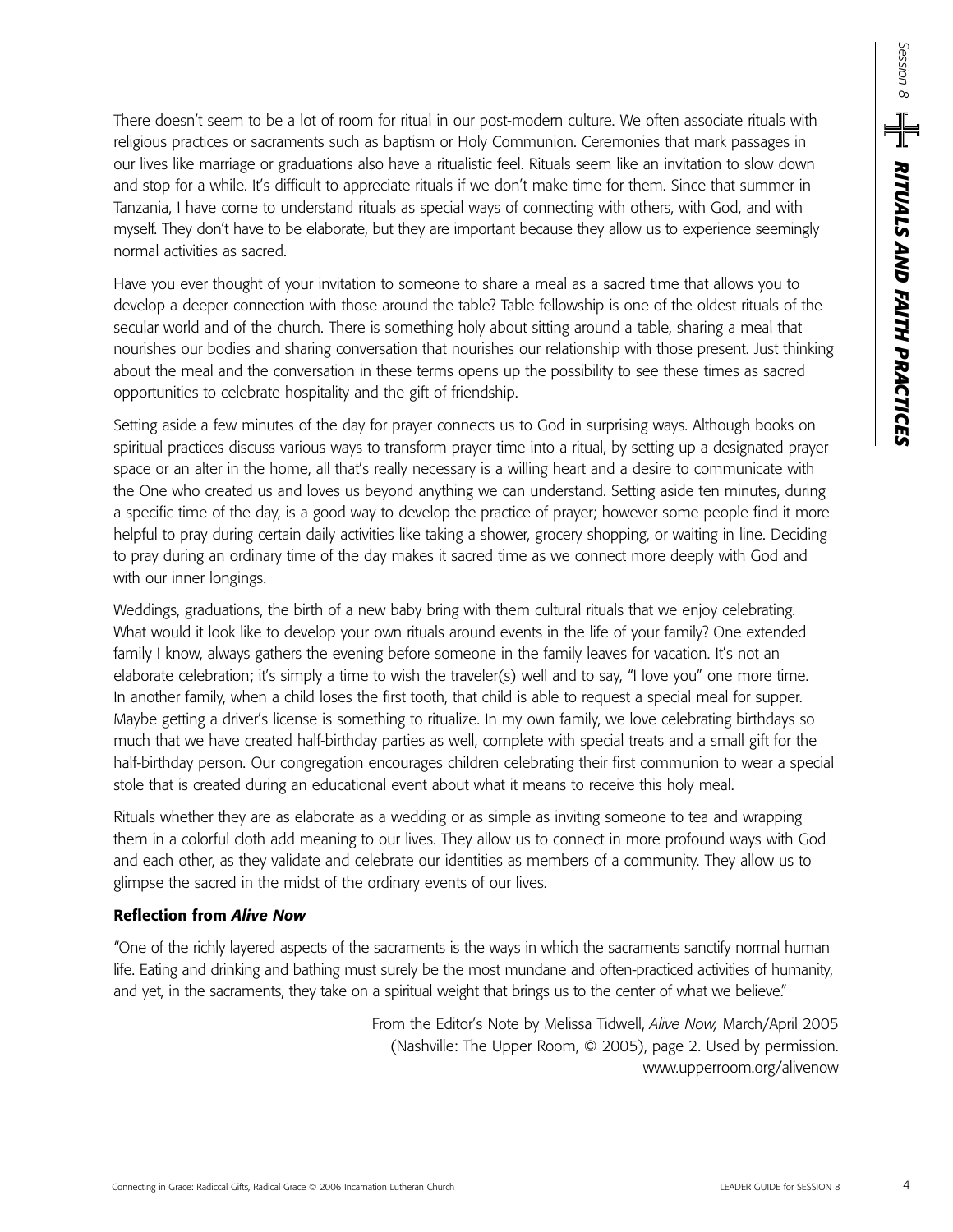## **Reflection from** *Rules for Prayer*

"It is unlikely that we will deepen our relationship with God in a casual or haphazard manner. There will be a need for some intentional commitment and some reorganization in our own lives. But there is nothing that will enrich our lives more than a deeper and clearer perception of God's presence in the routine of daily living."

Reprinted from *Weavings: A Journal of the Christian Spiritual Life,* September/October 1987, Vol. II, No. 5. Copyright 1987 by Upper Room Ministries. Used by permission. For information about ordering *Weavings* call 1-800-972-6433.

### **Think About…**

*Groups that have been together for one or more years may want to use the questions with*  $\blacksquare$ 

*It might be helpful to remind members of the group that when we speak of faith practices, we mean things like prayer, reading scripture or sacred readings, keeping Sabbath, serving others, worship, intentional spiritual friendships, confession, and self-examination, and others.*

- What prevents you from carving out time for faith practices and rituals in your life?
- Do you have any rituals for noting the passing of time or celebrating milestones?
- **Tell about a time when a common action became a sacred time for you. How might we create rituals out** of daily practices? Can you think of any ways that your daily rituals, like bathing or buying groceries, can become sacred times (e.g. thanking God for your baptism while you shower)?
	- If an alien were to land and observe us going through the motions of our everyday lives, what activities might be mistaken for rituals (e.g., brushing our teeth, walking the dog, etc.)? What might they say about how these ordinary "rituals" seem to affect our lives on a day-to-day basis?
	- What rituals and faith practices have you incorporated or would you consider adding into your daily life? How does/would incorporating those elements make part of your day sacred for you?
- **As you think about the faith practices that you have intentionally incorporated into your life, which have been** the most meaningful for you? What has made them meaningful?
	- What faith practices from other faith traditions are you aware of? Which ones would you like to incorporate into your own faith practice?
- Why do you think that ritual is so important for some people and doesn't seem to have the same importance for others?
- **In what ways has this small group been a ritual or faith practice for you? What rituals or faith practices have** you added to your life because of being in this group?

## *What's my response?*

*Point out this section to the small group. Read through the choices as a group and ask members to choose an activity that they would like to try for the month ahead. Group members don't need to choose the same response. Members may talk about their response and how they used it through the month at the next session, if they wish.*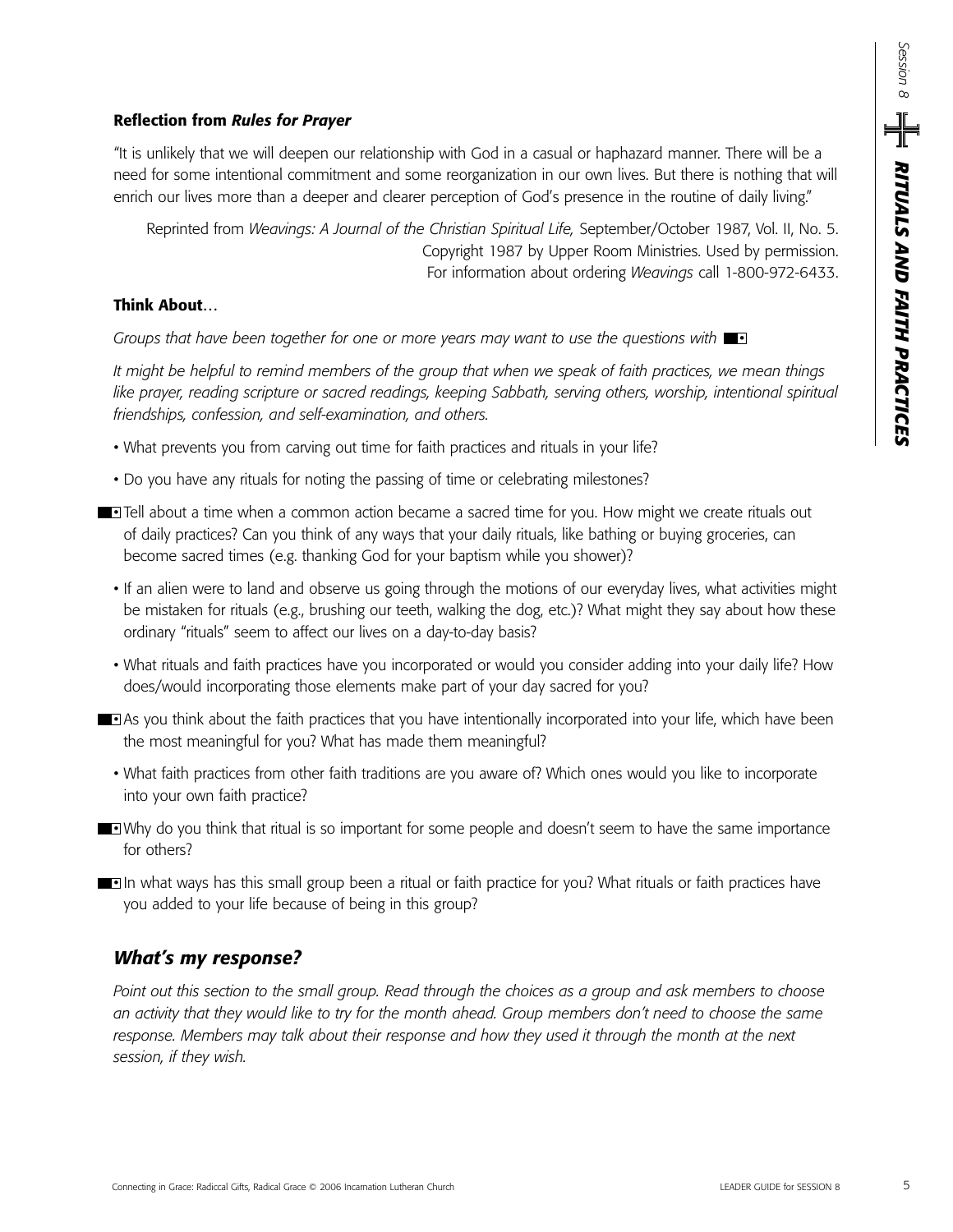Often our lives become so busy that without even realizing it, our time for prayer, scripture study, or other faith practices is subsumed by more secular duties. When we take the time to nurture our faith lives, we may find that the other parts of our lives take on a more natural rhythm. In the next month, be mindful of the part that ritual, prayer, worship, and Bible study play in your life. Select one of the following suggestions to focus on in the month ahead. Set aside time



to spend with God, or develop a new family ritual that is meaningful for you.

#### **Prayer**

- As always, pray for members of your small group this month.
- Take a walk through your neighborhood and notice the sights around you. As you pass the homes, pray for the people who live in them.
- For a week, keep track of when you pray and what you pray about. Then set aside a regular time each day for prayer when you would be most likely to pray. If possible, pray in the same place every day.
- Begin a short ritual of prayer and praise either early in the morning or before you go to bed at night. Experiment with the format, which might include lighting a candle, reading a devotion or the Bible, or simply being silent and listening to God.
- Try to pray before each meal during this month. If you are eating with your family, you may want to pray out loud, thanking God for the food and praying for the people who grew and prepared the food that you are eating.
- Find a friend to pray with you this month. Talk to this person at the beginning of the month and exchange prayer requests. Pray these prayer requests each time you pray. If possible, check in with the friend midway through the month and ask if there is anything else that you can pray for. Include personal prayer requests and also for those whom you may not know. If possible, meet with your prayer partner each week for coffee and prayer.
- Choose an object to carry with you at all times—it can be a pebble, a small cross, a prayer card, anything small that you can fit in your pocket. The purpose of carrying this object is to remind you to be conscious of God's presence in your life or to remind you to pray.
- Icons are representations of holy figures or places. Make an icon of a sacred place in your life to remind you to pray and to help you focus during your prayer time. Use a photograph of a place that is sacred to you; it can be any natural or human-made place that has significance for you. Make a copy of this photo and add a Bible verse such as the first two verses of Psalm 48 ("Great is the LORD and greatly to be praised in the city of our God. His holy mountain <sup>2</sup>beautiful in elevation, is the joy of all the earth, Mount Zion, in the far north, the city of the great King."). Then place it in the spot that you have chosen to use for daily prayer. Connection by the spectra of the spectral material spectral materials<br>
Restricted For the state state of the filth spectral Gifts ( $\frac{1}{2}$  and the state of the state of the state of the state of the state of the state o

#### **Scripture and Sacred Reading**

• Pick out devotionals that you would enjoy reading, then set aside a time for it each day. *Listening to Your Life* by Frederick Buechner provides a variety of daily readings selected from his writings. *Sources of Strength* by Jimmy Carter contains meditations on specific passages from scripture. Check out the church library, the bookstore at Luther Seminary, or any local bookstore for more ideas.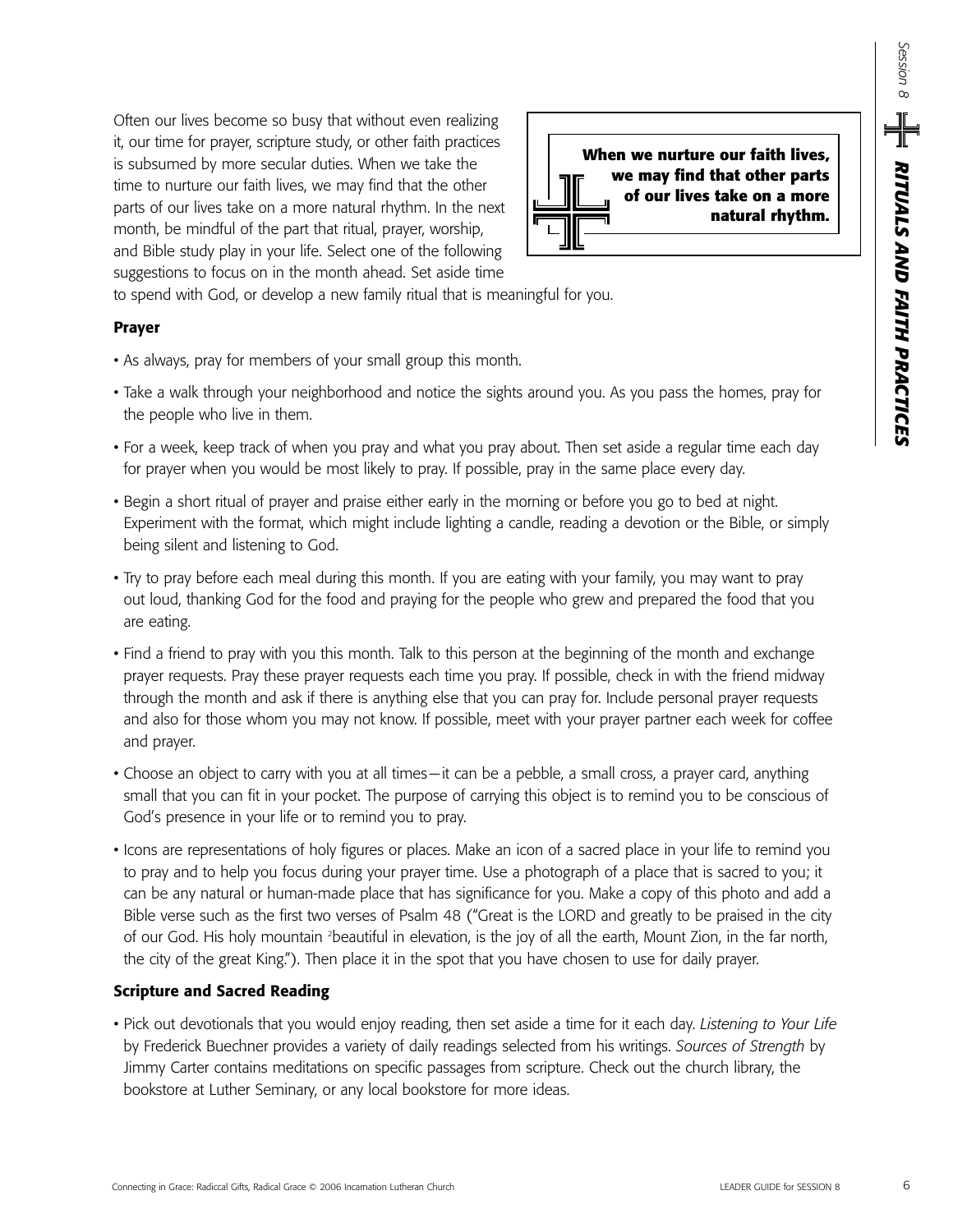- For centuries, the Benedictine Order has used lectio divina, a slow, contemplative reading of Bible passages, as a way to listen to what God is saying to us through God's word. Learn more about lectio divina at www.valyermo.com/ld-art.html. This web site offers a step-by-step outline of the practice.
- Try lectio divina at least once this week. Choose a short passage (not more than 5 to 10 verses) from scripture and read it expecting that God will address you with a direct and personal message. Read this passage each day and try to find connections between what's happening in your life and what God is saying in the passage.
- Choose a week and resolve to read the Bible each day that week. Pick a topic and read several passages in scripture to find out what Jesus had to say about that topic. Some topics to think about are money (Luke 16:3, Matthew 6:19-21) or forgiveness (Mark 2:7-11, Matthew 6:12-15, Luke 6:37). If you have a Bible with a concordance, look up the topic and read the verses listed in the concordance. Note your thoughts and any applications for your life.
- Join a Bible study. Check out the church newsletter to find one that interests you, the lay class brochure from Luther Seminary, or the local papers for community Bible studies.
- Begin to memorize scripture. Pick a phrase from one of the Bible readings for this session, carry it with you, and read it each day until you have committed it to memory.

## **Solitude and Reflection**

- Before you turn the calendar to a new month, take a moment to reflect on the month that has just passed. You may want to write down some signs of grace that you experienced during the month that you would like to remember. Pray for the coming month that God will be present in your life.
- Can you remember your baptism? Do you know the date? Look up your baptismal certificate. If you have children, note the dates of their baptisms on the calendar, along with your own, and celebrate these dates when they come around.
- Start a "thankfulness journal." At the end of each day, write down three things that you would like to thank God for.

#### **Worship**

• When you attend worship this month, really listen to the music. Sing out and enjoy praising God. Thank a member of the choir or a musician who played that day for the gift of music in worship.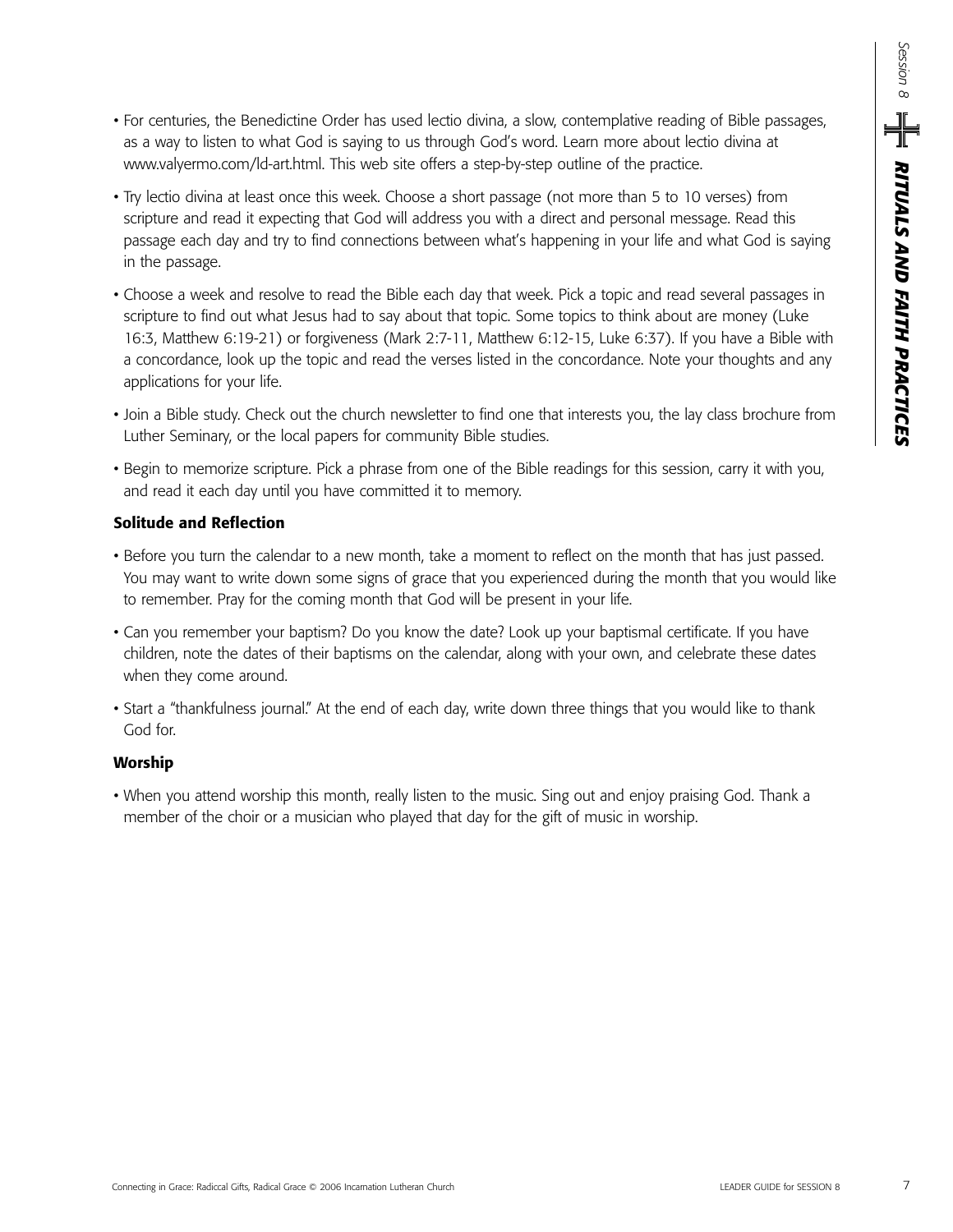## *Logistics (10 minutes)*

*Members of the group should have briefly discussed the fact that this is the final session. You have probably called each person since the previous session, so you may have a pretty good idea of what each person is planning for the next step (reconvenanting, getting together on a less frequent basis, disbanding to go in other directions, etc.).*

*For more specific information, please refer to the tip sheet that is inserted between Sessions 7 and 8 in this Leader Guide.*

*Lead a discussion of what the group wants to do. The following information appears in the participant material.*

It's time to consider the next step in the life of our group. At the last session we talked about the choices that we face. The choices are:

- Decide to continue and make another covenant for the next period of time that we would like to be together.
- Conclude our time together so that members can pursue other interests separately.
- Recognize that some members may want to continue on, while others pursue other interests.
- Get together on a less frequent basis to allow people to pursue other interests, but to keep in touch.

## *Closing (10 minutes)*

*Provide information about the session next month. Point out the importance of making the commitment to attend each session. Reiterate that one of the most important aspects of these groups is the relationship with other group members.* 

*Close the session with worship by reading Psalm 104:1-13 responsively. The leader begins with the introduction, then reads the odd verses, the group responds on the even verses.*

## **Psalm 104:1-13:**

*"One ritual that keeps our faith strong is worshiping in community. In Psalm 104, the psalmist relates the creation story in poetic form. It's easy to praise and worship God as we think about how wonderfully God has created the world and everything in it. Let's close the session by reading Psalm 104 responsively. I will start by reading verse 1, and you can respond by reading verse 2."* 

Leader: <sup>1</sup> Bless the LORD, O my soul. O LORD my God, you are very great. You are clothed with honor and majesty,

## **Group: 2 wrapped in light as with a garment. You stretch out the heavens like a tent,**

- Leader: <sup>3</sup>you set the beams of your chambers on the waters, you make the clouds your chariot, you ride on the wings of the wind,
- **Group: 4 you make the winds your messengers, fire and flame your ministers.**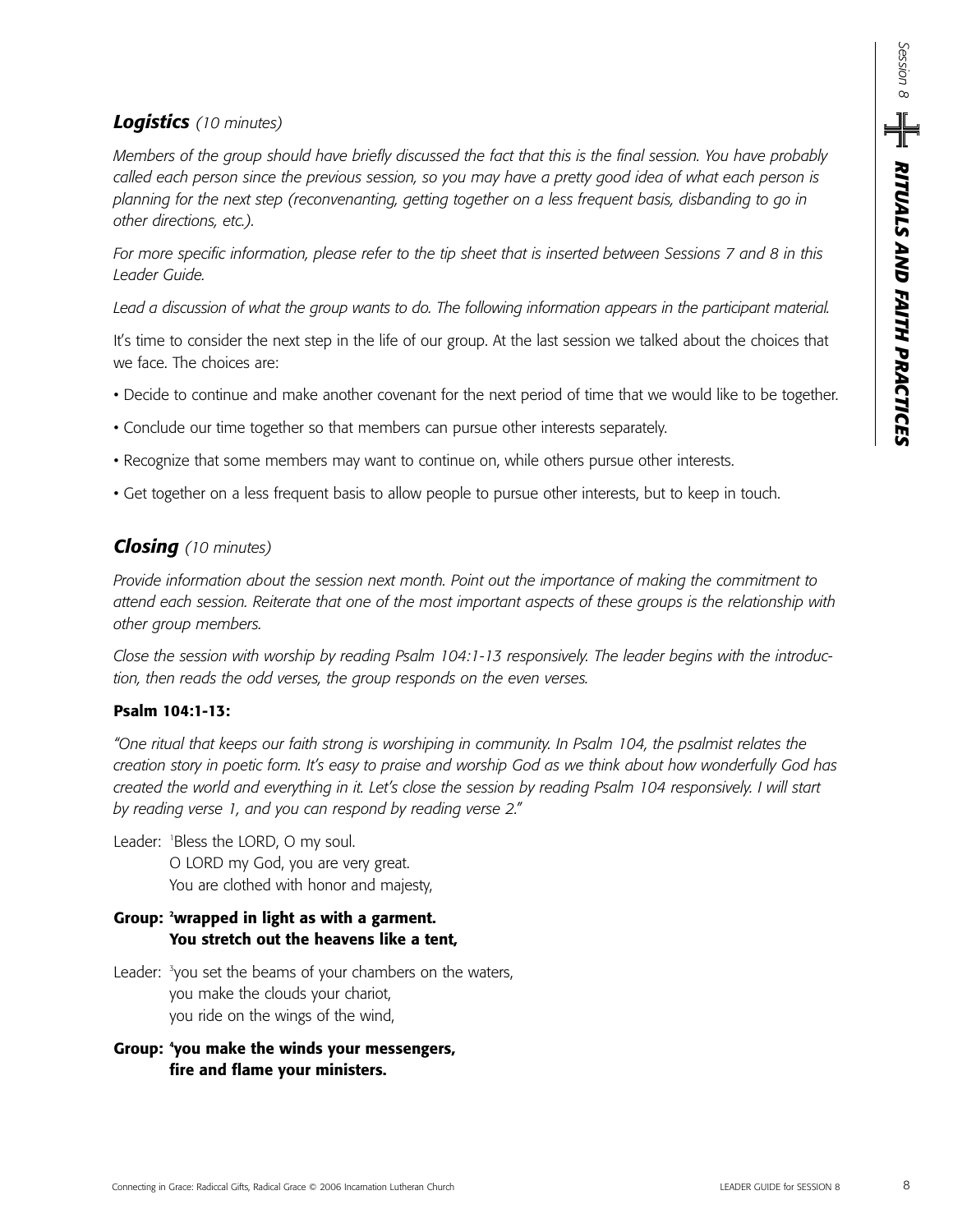*RITUALS AND FAITH PRACTICES Session 8*  $\mathsf{P}_{\mathsf{S}} = \frac{1}{\sqrt{2}}$  Rituals and faith practices

Leader: <sup>5</sup>You set the earth on its foundations, so that it shall never be shaken.

## **Group: 6 You cover it with the deep as with a garment; the waters stood above the mountains.**

- Leader: <sup>7</sup>At your rebuke they flee; at the sound of your thunder they take to flight.
- **Group: <sup>8</sup> They rose up to the mountains, ran down to the valleys to the place that you appointed for them.**
- Leader: <sup>9</sup> You set a boundary that they may not pass, so that they might not again cover the earth.
- **Group: 10You make springs gush forth in the valleys; they flow between the hills,**
- Leader: "giving drink to every wild animal; the wild asses quench their thirst.

## **Group: 12By the streams the birds of the air have their habitation; they sing among the branches.**

Leader: <sup>13</sup>From your lofty abode you water the mountains; the earth is satisfied with the fruit of your work.

### **Together: Amen**